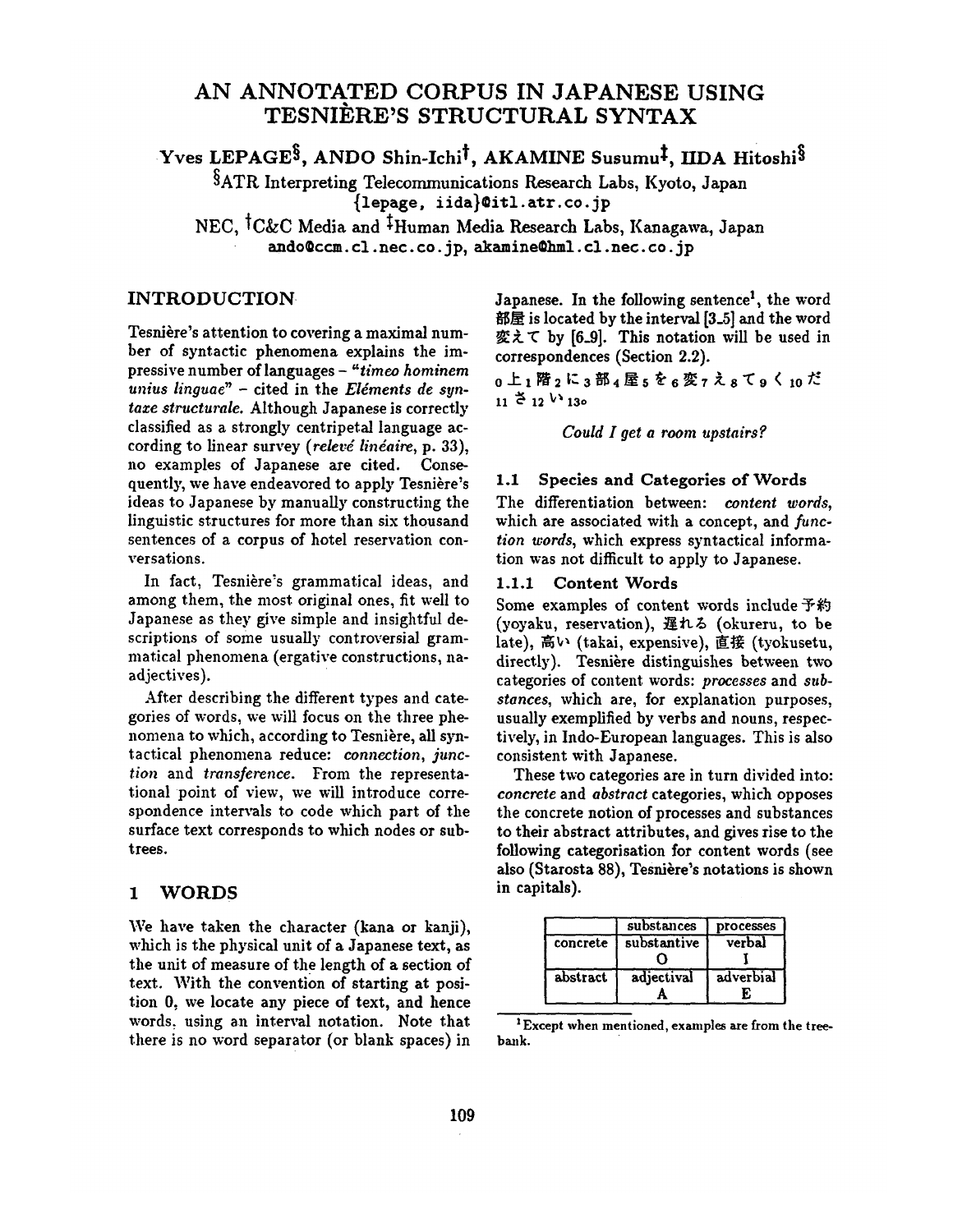It is to be noted that, in the case of Japanese, two categories of words are variable in relation to aspect and negation: abstract substances (A) and concrete processes (I), which are respectively (i-)adjectives and verbs in terms of Japanese grammars.

Now, some classes of words, which pose problems in Japanese grammar books written in English, such as the so-called na-adjectives ( $\#$  $\mathcal{D}$ ) (sizuka, quiet)), and the Sino-Japanese nounsverbs formed in conjunction with use of the Japanese verb  $\overline{5}$   $\overline{6}$  (suru, to do), can easily be categorised as nouns (O). This is consistent with what is taught in Japanese schools, (see Appendix B), their syntactical behaviour being prefectly described by transference (see Section 4).

#### 1.1.2 Function **Words**

Grammatical tools, the role of which is to either make explicit, or change the category of a content word, or to define relationships between words, are called function words. These words will appear *in eztenso* in structural representations.

In Japanese, many can be easily identified, such as,  $\phi^*$  (ga, 格助詞, nominative case postparticule), の (no, 連体助詞, genitive case postparticle), ので (node, 接続助詞, equivalent to subordinate conjunction),  $\dot{\mathcal{D}}$  (ka, 終助詞, end of interrogative sentence particle),  $\dot{\tau}$   $\delta$  (suru,  $\dot{\tau}$ ) 変語尾, support verb for Sino-Japanese nouns), etc.

Of course, some function words can also be content words in a different context. For instance, the verb  $\dot{\tau}$   $\ddot{\phi}$  (suru), is either the support verb for Sino-Japanese nouns, (a function word in that case), or the verb "to do" (a content word).

### *2 CONNECTION*

Tesnière speaks of *connection* to describe the relations between words in a sentence in terms of their subordination relations. This concept includes predicate-argument or governor-modifier relations as well as predicate-circumstantial relations *(Eléments, p. 14).* 

*The study of sentences, which is the proper object of structural syntaz is essentially the study of its structure,* i.e. *the hierarchy of its connections.* 

#### 2.1 Tree Representation: Stemmas

Tesnière was the first to propose, in 1934, to systematically use graphical representations<sup>2</sup> which he called *sternmas,* for representing this hierarchy (Tesnière 34). However, these stemmas were more than simple trees. Although, we will show that the introduction of *correspon*dence makes it possible to encode Tesnière's representations using just trees.

Basic connections are those which link concrete notions with their abstract attributes (Figure 1).

$$
\begin{array}{ccc}\n\star & \stackrel{\rightarrow}{\tau} & \downarrow & \downarrow & \downarrow & \downarrow \\
\downarrow & & \downarrow & & \downarrow & \downarrow \\
\text{F} \downarrow & & \downarrow & & \downarrow & \downarrow \\
\end{array}
$$

|             | 安い ホテル       | 早く             | つきます            |
|-------------|--------------|----------------|-----------------|
|             | yasui hoteru |                | hayaku tukimasu |
| cheap hotel |              | quickly arrive |                 |

#### Figure 1: Basic connections.

By replacing content words with their class (O, I, A, E) "virtual" stemmas (on the right) can be derived from the "real" ones (on the left).

#### 2.2 Correspondences

To explicitly indicate which word, or more specifically, especially in the case of Japanese, which chunk of text corresponds to which node in the stemma, we adopted the use of correspondences (Boitet and Zaharin 88).

We note two kinds of correspondence:

- words-to-node, and
- sentence parts-to-complete subtree, or substring-to-subtree.

Constraints Correspondences are noted by intervals, as introduced above, and are governed by three constraints (Lepage 94).

• global correspondence: an entire tree corresponds to an entire sentence;

<sup>&</sup>lt;sup>2</sup>He acknowledged that two Russian linguists used trees in 1930 to explain some syntactic phenomenon, but, unlike Tesnière, the use of trees was not pivotal in their explanations.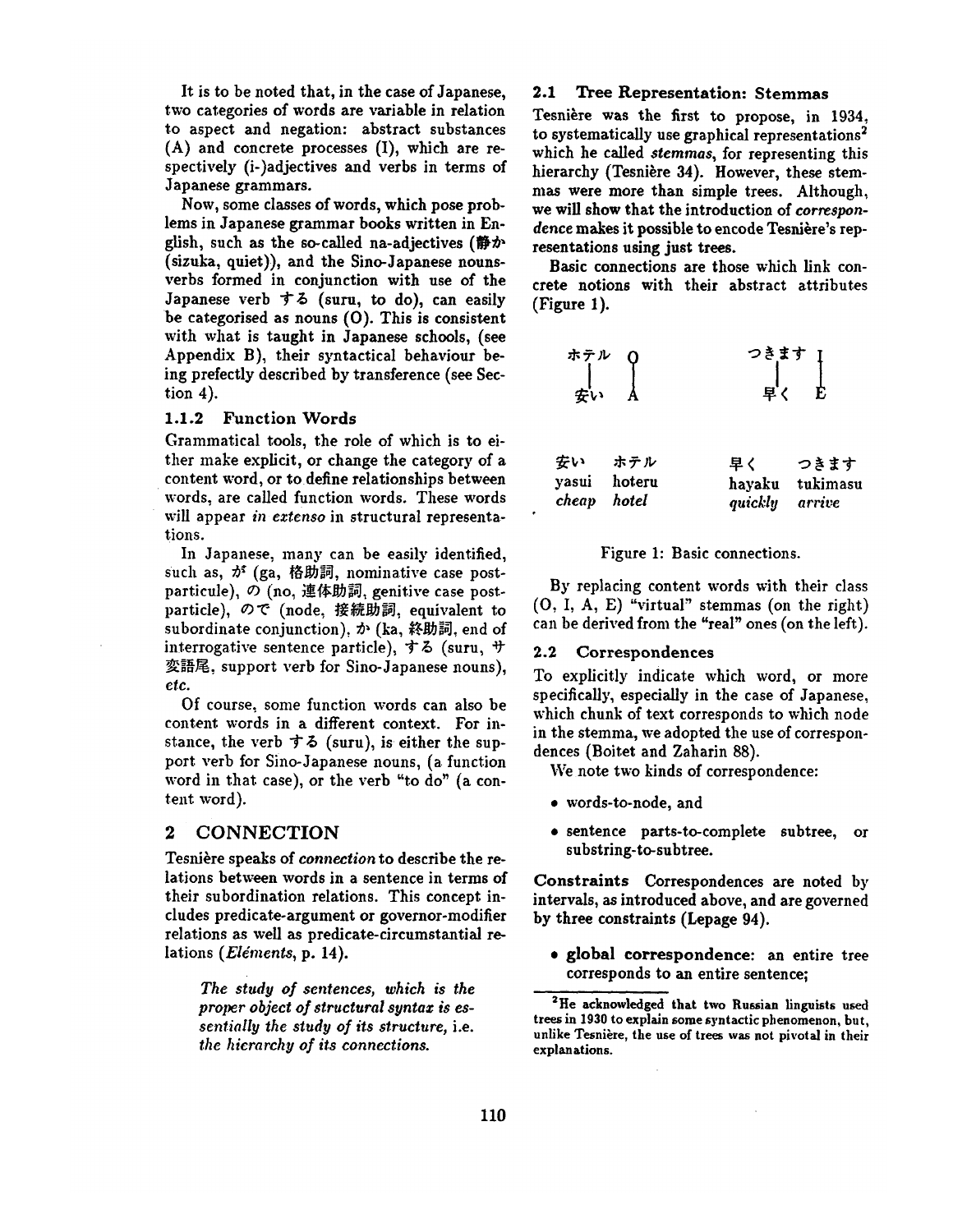- inclusion: a subtree which is part of another subtree  $T$ , must correspond to a substring in the substring corresponding to  $T$ ;
- membership: a node in a subtree  $T$ , must correspond to words members of the substring corresponding to T.

name). Because the honorific prefix  $\mathcal{B} + (o+)$ can only be applied to a noun, obtained by attaching the suffix  $+ \vee (+i)$  *(transference, see* Section 4), the subtree dominated by the verbal root corresponds to a non-connex substring  $[0.4] + [5.6]$  in the surface form: お名前を ...願.



narimasu :become'

*Breakfast is not included.* 

Figure 2: A sentence and its associated stemma.

In Figure 2, on each node of the stemma, two intervals stand for the words-node and the substring-subtree correspondences, in that order. The entire sentence<sup>3</sup> extends from 0 to 11, as indicated by the root. This root is a verb, denoted as I, and is located in position 7 to 11:  $\dot{\alpha}$  $\mathfrak{h}$   $\sharp$   $\uparrow$  (narimasu). Similarly, the node labelled  $\zeta$  (ni) corresponds as a word to the case-maker  $\mathcal{K}$ , which extends from 6 to 7 in the sentence. The entire subtree dominated by the node corresponds to the phrase 別料金に (beturyoukin hi) which extends from 3 to 7.

Discontinuous Intervals Discontinuous intervals are possible. In Figure 3, the deverbative noun 願い (negai, request) from 願う (negau, to ask for) takes an accusative argument extending from 0 to 4, お名前を (o+namae wo, your



*What is your name, please?* 

Figure 3: A case of a discontinuous interval.

#### 2.3 Predicate-Argument Structures

Free-Order- Subject A main feature of dependency structures, to which Tesnière's representations pertains, is that they do not provide any preferred position to the subject (see Fourquet's foreword to (Gréciano and Schumacher 96), and (Zemb 78), p. 393, for a discussion). This corresponds particularly well with our data because the free ordering of casemarked phrases (not words) is a property of Japanese, which makes dependency grammars more adequate in its description<sup>4</sup>. For exam-

<sup>&</sup>lt;sup>3</sup>Refer to Table A in Appendix for notations used in glosses.

 $4$ (Mel'čuk 88) and (Starosta 88), among others have already commented that constituency structures are English-oriented representations into which some linguists try desperately to cast other languages. An illustration is (Gunji 87). After a ten-page discussion, and despite an honest acknowledgment that there is absolutely no basis for this, he draws the conclusion that a preferred position for the subject, as a left sister of the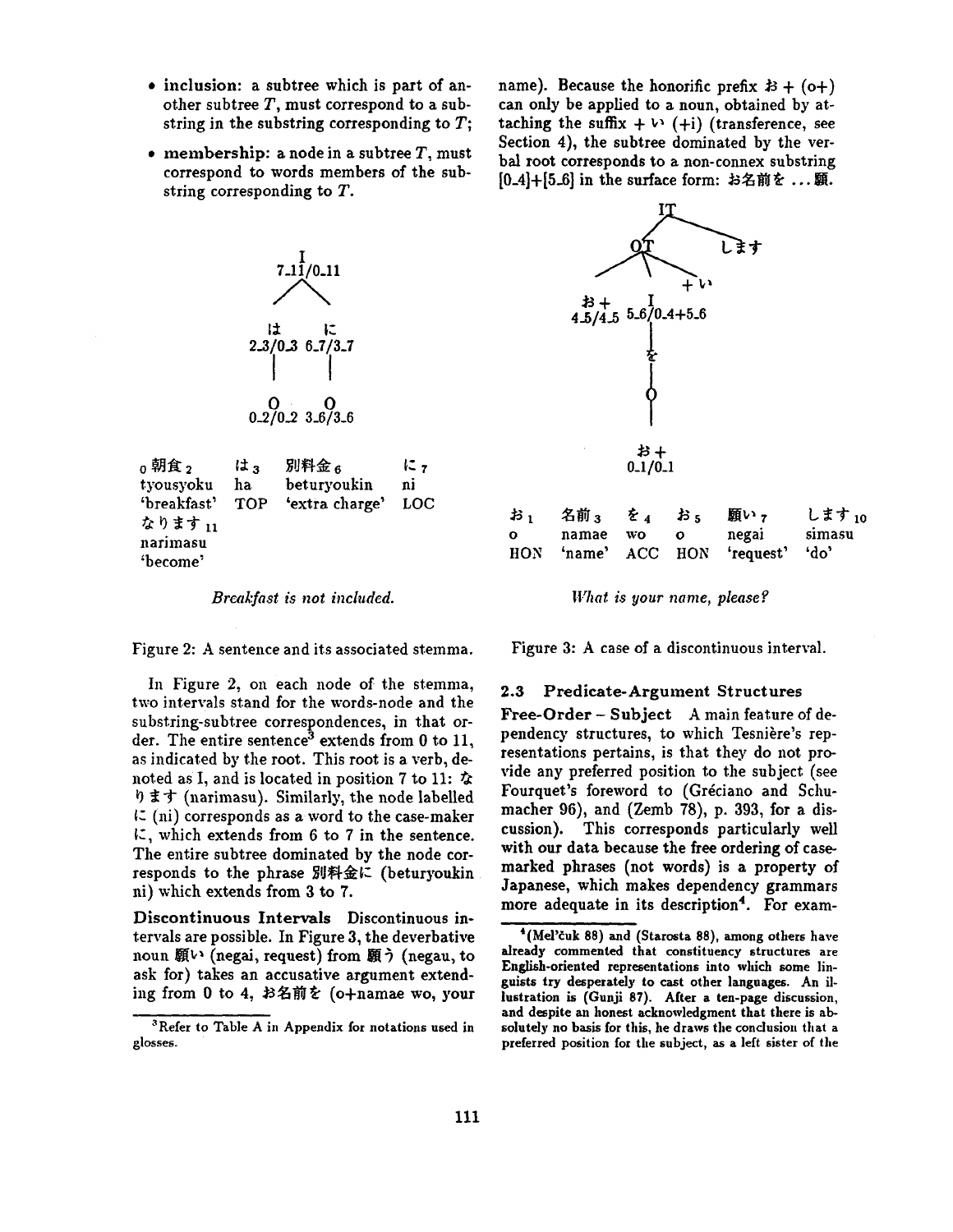pie, the two following propositions are equally valid, where location and subject have been exchanged.

| 六人         | が  | 一部屋         | エ | 入れる                          |
|------------|----|-------------|---|------------------------------|
| rokunin    | ga | hitoheya ni |   | ireru                        |
| '6-people' |    |             |   | NOM '1-room' LOC 'can-enter' |

*a room that can accommodate 6 people* 

| 一部屋         | に | 六人                                      | ゕ゚ | 入れる   |
|-------------|---|-----------------------------------------|----|-------|
| hitoheya ni |   | rokunin                                 | ga | ireru |
|             |   | '1-room' LOC '6-people' NOM 'can-enter' |    |       |

*a room that can accommodate 6 people* 

Omission Moreover, in Japanese, the omission of any of the case-marked phrases is possible. One can perfectly imagine a situation where a traveler first announces that he is in a group of 6 people, and then merely utters the following sentence:

| 一部屋        | に  | 入れる             |
|------------|----|-----------------|
| hitoheya   | ni | ireru           |
| 'one-room' |    | LOC 'can-enter' |

*a room that can accommodate 6 people* 

This sentence has no subject, and yet it is unambiguously understood as a request for a room which can accommodate 6 people altogether.

Ergative Constructions Moreover, the search for the "real subject", as opposed to the syntactical subject, is meaningless in dependency representations of ergative constructions. Such constructions exist in Japanese<sup>5</sup> with a range of adjectives, such as,  $\&$  L $\vee$  (hosii) (20 occurrences in our corpus), or verbal forms in  $-\hbar$  (tai) (around 310 occurrences in the corpus), or the so-called "passive" or "medio-passive" verbs, such as, 見える (mieru,  $cf.$  Fr. se voir).

水中眼鏡 が 欲しい ... snityuumegane ga hosii 'goggles' NOM 'want' *I want goggles* 

Figure 4: An ergative construction.

Auxiliary Verbs In an original and interesting discussion, Tesnière advocates that the subject and the object of a French *passé composé* of a transitive verb, do not both link to the past participle. He shows that some clues indicate that the subject links to the auxiliary, while the object should be linked with the past participle. Similar analysis seems particularly well adapted to some Japanese constructions too, not because of the agreement in gender-number, but because of case semantics.

For instance, in the following sentence, the subject, *postal code,* cannot be considered the subject of the verb, to write<sup>6</sup>.

| 郵便番号          | が   | 書いて     | ある  |
|---------------|-----|---------|-----|
| yuubinbangou  | ga  | kaite   | aru |
| 'postal code' | NOM | 'write' | "   |

*The postal code is written (e.g. on an envelope)* 

However, changing the auxiliary,  $\delta \delta$  (aru) into  $\vee$  3 (iru) implies a change in the case of *postal code.* 

| 郵便番号          | を  | 書いて         | いる      |
|---------------|----|-------------|---------|
| yuubinbangou  | wo | kaite       | iru     |
| 'postal code' |    | ACC 'write' | $"$ is' |

*The postal code is being written (e.g. by Lucien) - Somebody is writing the postal code.* 

This convinced us to adopt Tesnière's analysis, where the subject is linked with the auxiliary (Figure 5).

verb, has to be postulated for Japanese, because.., it is so in English.

<sup>5</sup>However, the ergative case does not exist in Japanese, and it would be difficult to call Japanese an ergative language (see (Mel'euk 88), p. 250-253, for definitions concerning ergativity).

 $6$  書いて (kaite) is a non-conclusive, pending, form of the verb 書く (kaku), which is translated in English by "writing" or "written" according to the context.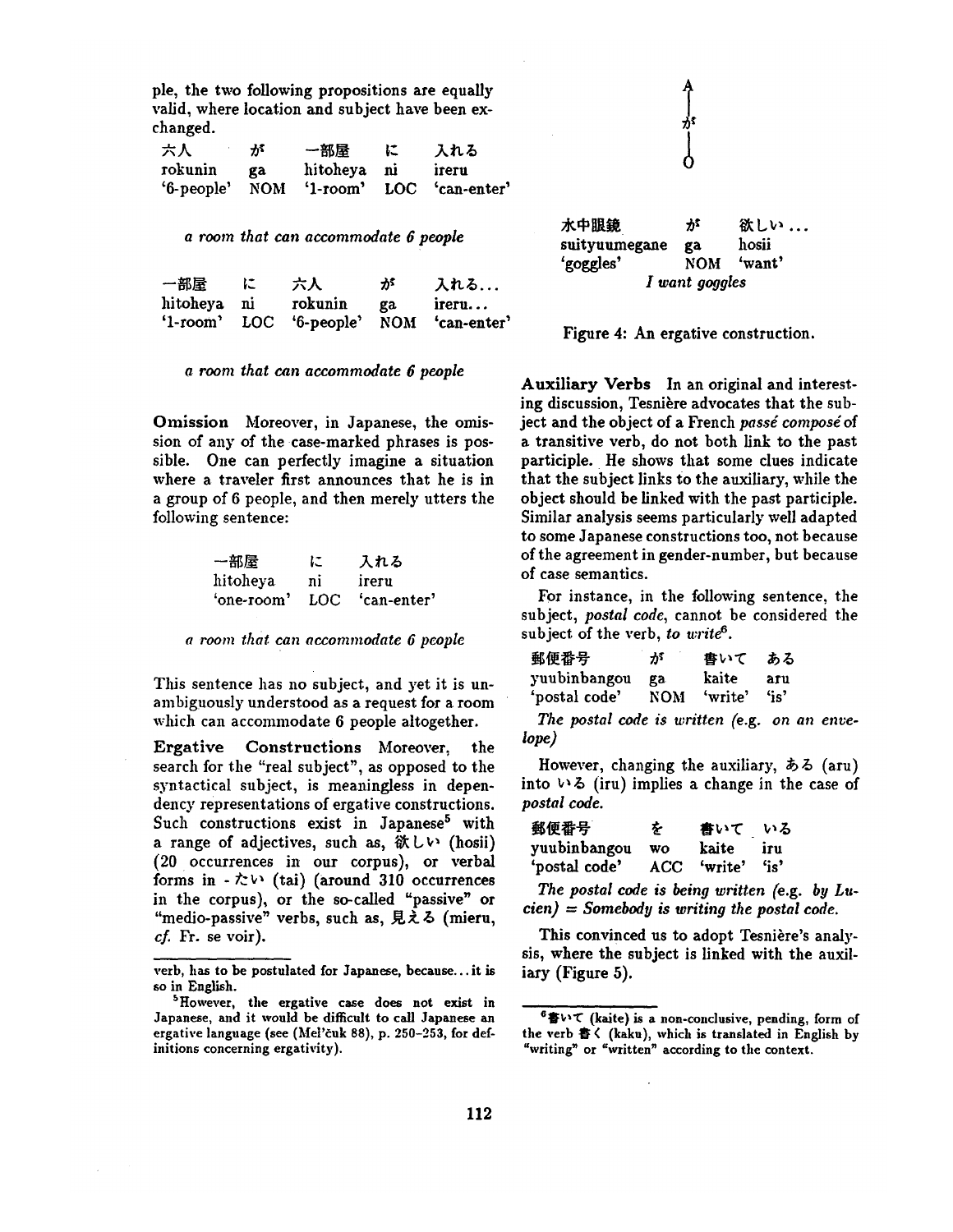

| o 郵便番号 ∡      | が。 | 書いて。 ある 10                 |      |
|---------------|----|----------------------------|------|
| yuubinbangou  | ga | kaite                      | aru  |
| 'postal code' |    | NOM 'write'                | 'is' |
|               |    | The postal code is written |      |

Figure 5: Auxiliary dependency.

#### 3 JUNCTION

*Junction* gathers the facts of coordination, and factorisation.

Junction words in Japanese include words such as  $\zeta$  (to, and for nouns),  $\zeta$  (ya, or for nouns),  $\iota$  (si, or for verbs),  $\iota \nmid \iota'$  (kedo, but). We propose to represent them with one node bearing a special label: we prefix and suffix by - the function word. Accordingly, we can easily represent cap junctions as in Figure 6.



| 一陪    | F. | 地下一階                                     | に  |
|-------|----|------------------------------------------|----|
| ikkai | to | tikaikkai                                | ni |
|       |    | 'first-floor' 'and' 'basement floor' LOC |    |
|       |    | On the first and basement floors         |    |

Figure 6: A case of a cap junction.

On the other hand, in cup cases, the same dependent shares several governors. A tree can be "factored" by using a special node, V, bearing the same correspondences as its root. Figure 7 is a slightly modified corpus sentence.



 $_0$  国際エキスプレスメール 11 kokusai ekisupuresu meeru 'International express mail' TOP 早く 17 つきます 21 hayaku tukimasu 'quickly' 'arrive' *International express mail is cheap, and it arrives quickly*  は<sub>12</sub> 安くて<sub>15</sub> ha yasukute 'cheap-and'

Figure 7: A case of a cup junction.

Because of junctions, a structure representing a sentence may be a forest. This is a significant difference to constituency representations, but conforms with Tesnière's description (e.g. p. 649). Figure 7 is such an example.

### 4 TRANSFERENCE

*Transference*<sup>7</sup>, in essence, consists in transferring to a content word of a given category the function or role of another category. According to Tesnière, it is precisely this transference which allows a speaker of any language to never be stopped by the fact that a needed concept does not fit, by category, into the role required at a given point in an utterance.

Transferer Transference applies to a content word, called the transferee. It is performed by a transferer, which may be:

• a function word  $\varnothing$  (no, of),  $\varnothing$  (ni, to),  $\uparrow$ (sum, to do), *etc.* 

<sup>&</sup>lt;sup>7</sup> Here, we follow the recommendation of Tesnière himself to render the French word *translation* with this English term especially coined for the meaning here.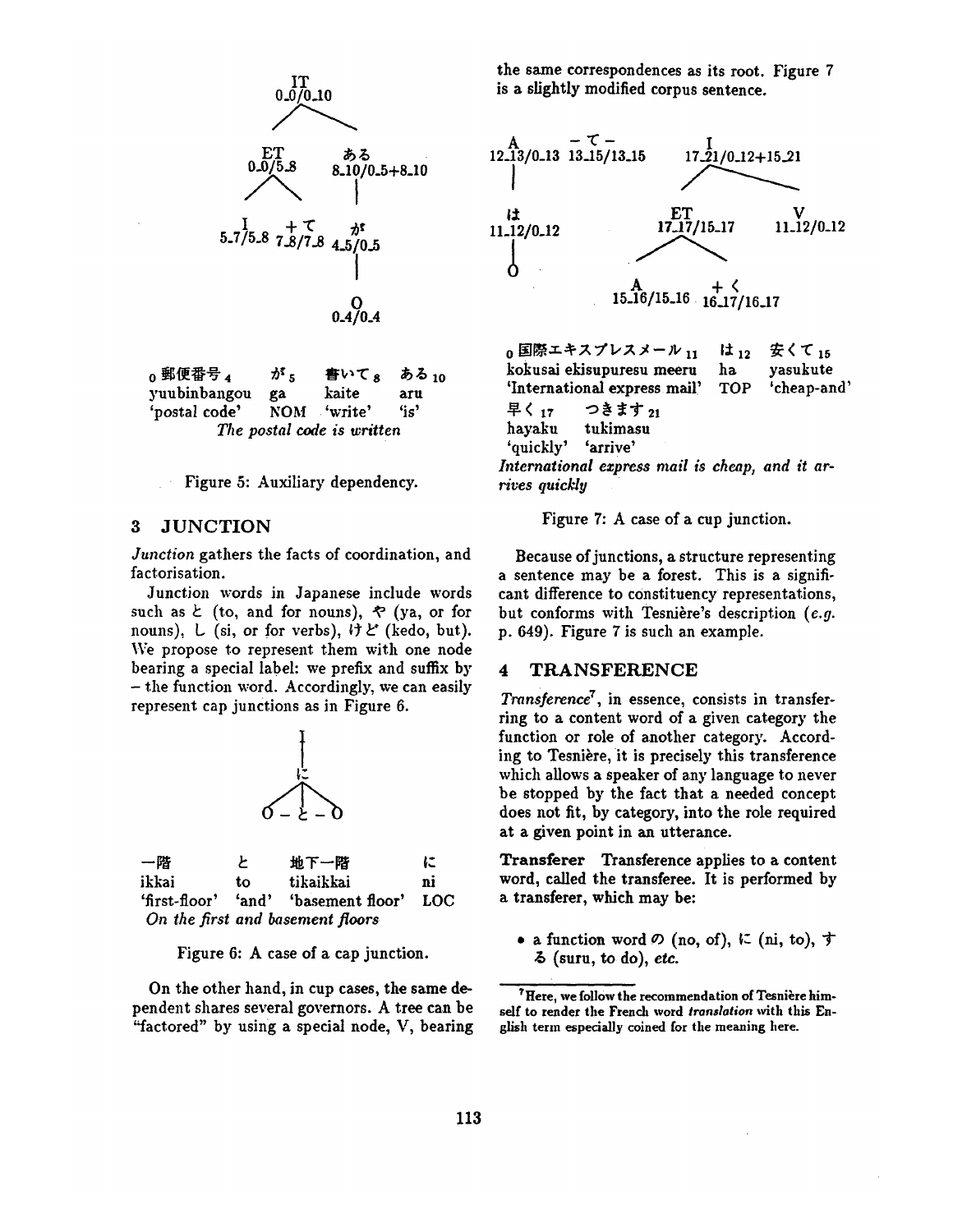- some morphological device  $\div \langle$  (ku, adverbial form of adjectives),  $+ \tau$  (te, pending form of verbs), *etc.*
- no mark at all (the so-called "relatives" of Japanese are in fact transferences: a verb is transferred into an adjective without any marker). In this case, we indicate the transferer node by ¢.

As a result of transference, the category of the content word has been transformed into another category so that it can play the role of the resulting category. For instance:

| ホテル:0  | $\rightarrow$ | ホテルの:A       |
|--------|---------------|--------------|
| hoteru |               | hoteru no    |
| hotel  |               | of the hotel |

Representation Depending on the position of the transferer, left and right transferences have to be distinguished. In Japanese, the transferer is predominantly on the right of the transferee. We represent the transference with the help of a 3-node subtree to render Tesnière's capital T notation:

- the mother node bears the target category, followed (or preceded) by T if the transferer is on the right of the transferee in the sentence, (usual case in Japanese), or on the left.;
- the left (or right) daughter bears the transferee, represented by its category;
- $\bullet$  the other daughter bears the transferer, *i.e.* the function word in *extenso.*

A mother node does not correspond to any word in the surface text so it bears an empty interval (denoted as  $[n_n]$ , with any n). However, as the root of a subtree, it represents the sum of the intervals of all its subtrees.

Na-Adjectives A class of Sino-Japanese nouns exists in Japanese, extended in contemporanean Japanese by a full range of English-Japanese nouns (Sells 96)  $(1 - \gamma \cdot \hat{c})$  (yuniikuna, unique),  $7 \nu \nu \nu \Delta \phi$  (huressyu-na, fresh)), which could be semantically interpreted as adjectives, but follow a specific syntactical behaviour, different from standard adjectives ending in  $\vee$  (i) (Appendix C). They are the socalled na-adjectives in Japanese grammar books





written in English, although in Japanese terminology they are described as noun-adjectives.

In attributive positions, these words require a special function word,  $\dot{\mathcal{L}}$  (na). We analysed  $\dot{\mathbf{z}}$  as a transferer of nouns (O) into adjectives (A). This view meets that of (Kuwae 89), vol 1, p. 185, who considers that, " $\sharp$  (da) is the only variable word in Japanese for which there exists a determinative form,  $\dot{\mathbf{x}}$  (na), distinct from the conclusive form."

## **CONCLUSION**

We have presented a tree-bank of 6553 sentences of Japanese conversations in the domain of hotel reservations, which uses Tesnière's structural syntax framework. Correspondences between surface texts and trees are ensured by means of intervals.

It has long been felt in the NLP Japanese community that a dependency approach fits well to the description of Japanese. The privileged place for the subject in constituency descriptions generates artificial problems, whereas, dependency allows simple and direct description of phenomena like, for instance, ergative constructions.

Moreover, Tesnière's original ideas give a clear insight to some area. For instance, the attachment of arguments under auxiliaries better renders case semantics. Also, *transference*  permits a simple analysis of "na-adjectives", which respects the feeling of native speakers of Japanese.